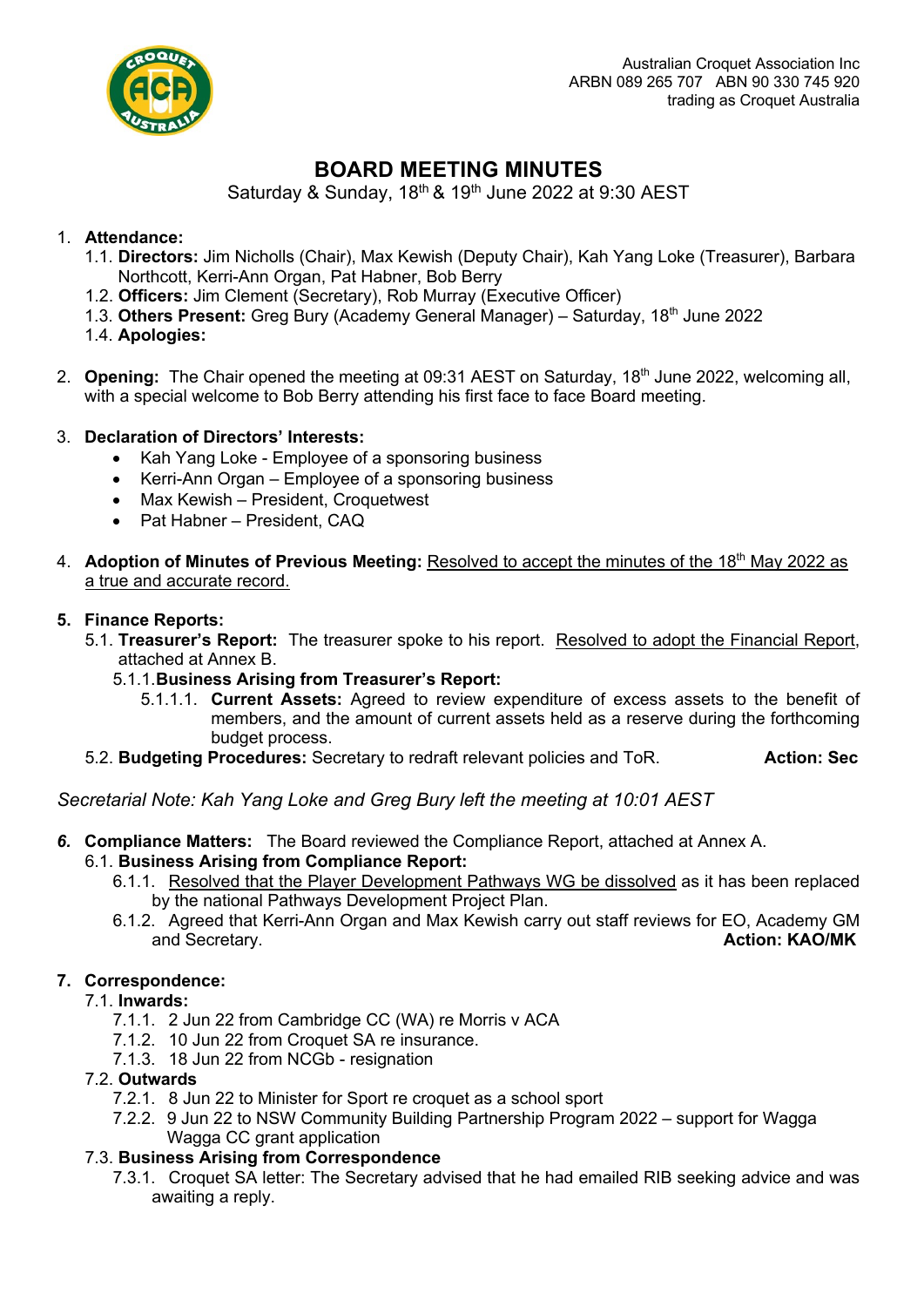7.3.2. The question of insurance cover for members doing handyman tasks around a club was raised. Secretary to query all states for other matters that they would like included in the policy.

#### **Action: Sec**

7.3.3. Cambridge CC letter: Secretary to acknowledge receipt of letter, citing confidentiality agreement. **Action: Sec**

## 8. **For Decision:**

- 8.1. **Governance:**
	- 8.1.1. **Policies:** 
		- 8.1.1.1. **By Laws V2:** Resolved to rescind the By Laws and incorporate necessary parts within the Constitution and policies. **Action: Sec**
		- 8.1.1.2. **Personal Grievance Policy V2**
		- **Review & Appeals Policy V2**
		- 8.1.1.4. **Social Media Policy V2**

Resolved to accept the Personal Grievance, Review & Appeals, and Social Media Policies.

- 8.1.2. **Sport Integrity:** Resolved to accept the ACA Integrity Education Plan provided by SIA 8.2. **WCF:**
	- 8.2.1. **Topic 114 Update to Refereeing Regulations:** Resolved that ACA vote in favour of the amended Referee Regulations. **Action: Sec** Action: Sec

# **9. For Discussion:**

### 9.1. **Governance:**

- 9.1.1. **State Association Compliance with ACA Constitution:** Secretary to gather State Association Constitutions and seek three quotes from legal firms and Parbery Consulting to:
	- 9.1.1.1. review the ACA Constitution
	- 9.1.1.2. determine State Association Constitution compliance, and
	- 9.1.1.3. provide templates for club constitutions suitable for adoption under the relevant state or territory legislation. **Action: Sec**
- 9.1.2. **Whistle-blower Policy:** Secretary to draft and present to next meeting. **Action: Sec**
- 9.1.3. **Selection Appeals Policy:** Agreed to retain current Selection Policy

### 9.2. **Management:**

- 9.2.1. **National Coaching Committee:** Agreed to attach to current Coaching Committee ToR as an appendix. Secretary to provide to next meeting for adoption. **Action: Sec**
- 9.2.2. **Referee Recruitment & Training:**
	- 9.2.2.1. Resolved that the Croquet Vic paper be reviewed and most valuable parts be extracted for consideration for incorporation into a referee accreditation/ reaccreditation program. **Action: Sec/PH**
	- 9.2.2.2. Resolved that the NCRGC introduce an Umpire level for GC, to officiate at club and pennant level. **Action: NCRGC** pennant level.
	- 9.2.2.3. Resolved that the draft Gateball Referee Training and Re-Accreditation paper currently under preparation be completed by 31st July 2022. **Action: NCRGb**
	- 9.2.2.4. Free ranging discussion regarding succession planning for referees, including for AC referees with a possible goal of having at least one more AC referee at TR standard in each state and at least one more AC International Referee by the end of 2024.

**Action: NCRAC**

- 9.2.3. **Succession Planning:** Agreed that Succession Planning for a NFP is more a Recruitment Campaign and the Board should try to identify and recruit for each position. To be included in Discussion Forum, September 2022
- 9.2.4. **Risk Assessment/Management Review:** Defer until July meeting. **Action: Sec**
- 9.2.5. **ACA Member Database and Website:** There was extended discussion regarding the Board's requirements for these items, to be further discussed with the Academy GM at the items at 9.2.9
- 9.2.6. **Vacancies on Committees/Appointments:** Secretary to circulate a call for Expressions of Interest for all vacant committee and appointed positions. **Action: Sec**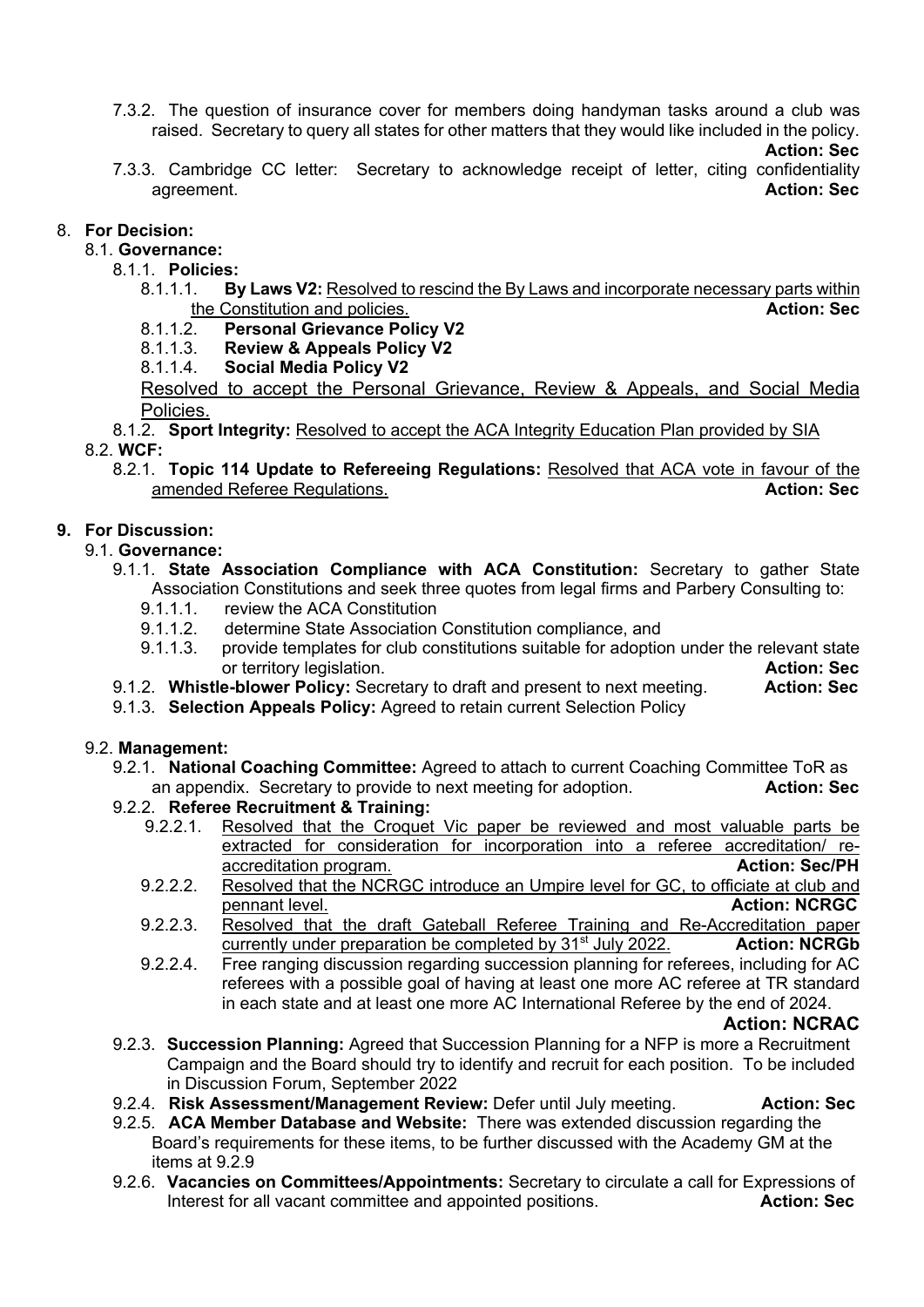- 9.2.7. **Duty of Care:** Deferred to the July meeting. EO to provide papers on Duty of Care to employees, appointees and volunteers **Action**: Sec/EO
- 9.2.8. **Project Management:** ACA Project Management was discussed with a policy/procedure /process to be developed. **Action: BB**

*Secretarial Note: The meeting was adjourned at 16:05 AEST Saturday, 18th June 2022 and resumed at 09:07 AEST Sunday, 19th June 2022 with all listed in Item 1, except Kah Yang Loke, present.*

## 9.2.9. **Academy Matters:**

The Chair explained that the Board had agreed at 9.2.8 above that all projects, including those below, are to be subject to a simple to do list with a traffic light indication of progress. The proforma template to be developed by Bob Berry. **Action: BB** Action: BB

9.2.9.1. **National Website & National Member Management Platform:** Greg Bury demonstrated the layout of the proposed national website and member management platform. It was agreed that systems require to be verified using the Tasmanian data, with Kerri-Ann Organ coordinating with Tasmanian club secretaries to ensure that data is entered as necessary, by the August Board meeting, before establishing State requirements prior to demonstrations at the September Discussion Forum.

# **Action: GB/KAO**

### Chair to discuss honorarium with Kerri-Anne **Action: JN Action: JN**

- 9.2.9.2. **National Youth Training project plan** Discussed in coordination with Item 9.2.9.8, Greg & Bob to work towards presentation at a September meeting. **Action: GB/BB**
- 9.2.9.3. **National Publicity and Marketing Project Plan** Deferred, noting that the Marketing Committee is meeting later on  $19^{th}$  &  $20^{th}$  June 2022, following this Board meeting.
- 9.2.9.4. **National Pathways and Development Project Plan** Deferred to July meeting
- 9.2.9.5. **National Recruitment and Retention Project Plan** Deferred to July meeting, noting that the next issue of the online magazine will include an article to promote the Membership Incentive Program, with Greg Bury & Jim Nicholls to discuss. **Action: JN**
- *9.2.9.6.* **National Grants and Sponsorship Project Plan** Deferred to July meeting.
- *9.2.9.7.* **National Communication Project Plan** Deferred to July meeting (includes database as No 1 priority).
- *9.2.9.8.* **Academy Donation request:** Resolved to accept the donation for the specified purpose of development of U21 croquet by instituting a National Gold, Silver & Bronze Medal competition, with the winner to compete in the NZ Open.

#### **Action: NCU21, Events Committee, GC Tournament Committee** 9.2.9.9. **Quotes from Community sport and Club Map:** Resolved to utilise Community Sport to provide similar material to that on the Bowls Australia website and to accept a single webinar from Club Map on use of technology. **Action: GB**

- 9.2.9.10. **Quote from Momentum:** Deferred, (for this level of expenditure two written quotes are required under the ACA Purchasing Policy).
- 9.2.9.11. **NCC Coaching Update:** Priority is to ensure that the Coaching LMS is working properly. In conjunction with Barbara Northcott, determine questionnaire for State Coordinators of Coaching for forthcoming National Coaching Committee meeting post Interstate Shield in Adelaide, September 2022, to identify gaps in LMS and coaching.

**Action: GB/BN**

- 9.2.9.12. **Priorities review**: Priorities are:
	- 9.2.9.12.1. Member Management Platform
	- 9.2.9.12.2. National Website
	- 9.2.9.12.3. Coaching LMS
	- 9.2.9.12.4. Youth Training Program

### **10. For information:**

- 10.1. **Outstanding Action Items:** The Board reviewed the Outstanding Action Items list.
- 10.2. **Reports**
	- 10.2.1. **Secretary's Report:** Resolved to accept the Secretary's Report, attached at Annex C, and to notify the members of the Hall of Fame Committee. **Action: Sec** Action: Sec
	- 10.2.2. **EO's Report:** Attached at Annex D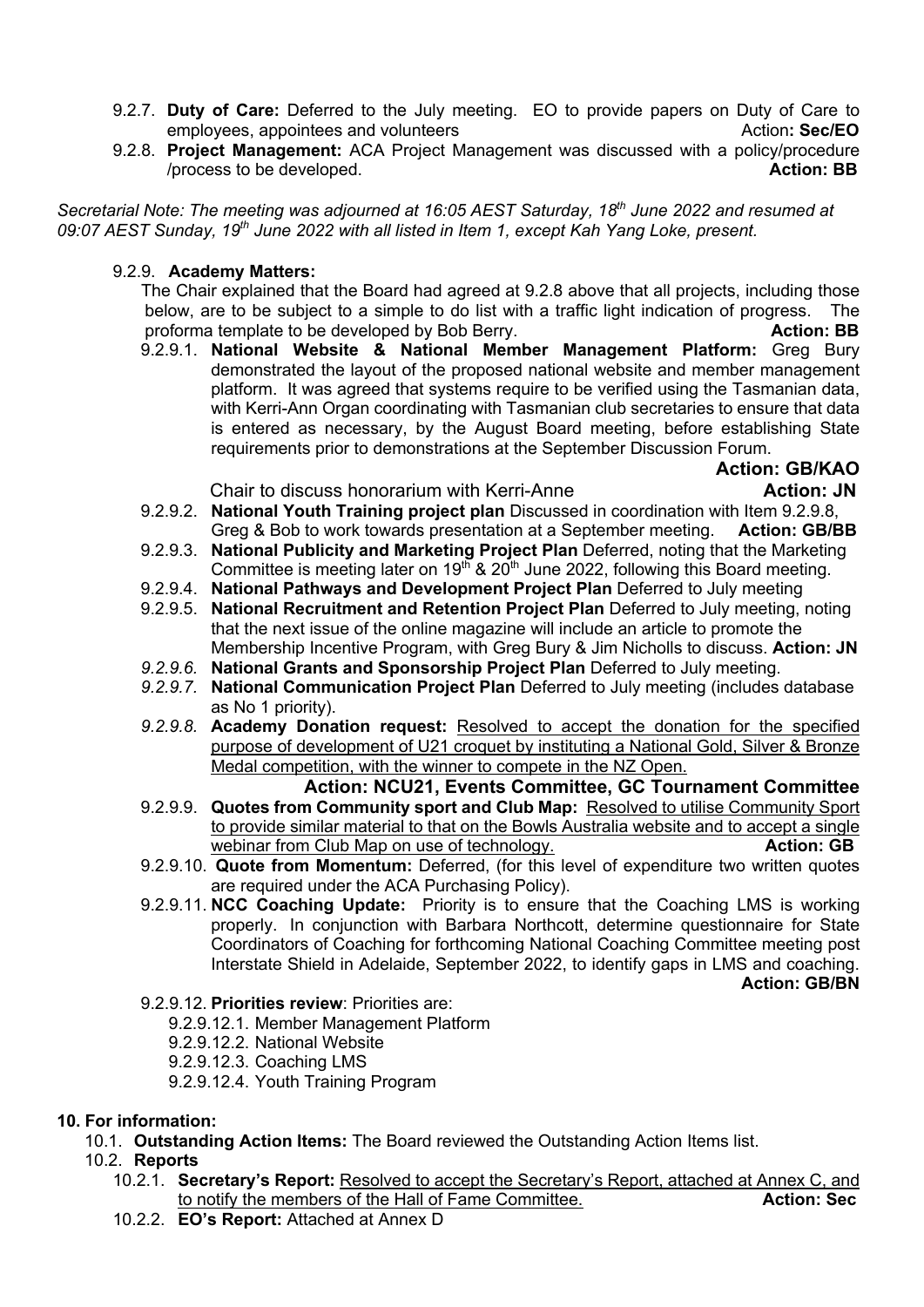## 10.3. **Committee Minutes Received:**

10.3.1. **Marketing Committee,** 20 May 22

10.4. **WCF:**

- 10.4.1. **Topic 112**
	- 10.4.1.1. **Forward Calendar:** a12 year forward calendar was approved, 37 votes to 8
	- 10.4.1.2. **U21 GC WC:** The U21 GCWC approved to be held separately from the GCWC, 45 votes to 0
- 10.4.2.**Topic 113 O50s GCWC:** approved to become O60s GCWC by 43 votes to 10 (the 10 votes were for an O65s GCWC) - to take effect from 2027
- **11. Next Meetings:** Wednesday, 20<sup>th</sup> July 2022 @ 6 pm AEST, via Zoom Wednesday, 17<sup>th</sup> August 2022 @ 6 pm AEST, via Zoom **SGM Monday, 19th September 2022 @ 9:30 am AEST, Adelaide** Monday,  $19^{th}$  August 2022 @ 1 pm AEST, Adelaide
- 12. **Close:** The Chair closed the meeting at 11:59 AEST
- Attachments: Annex A Compliance Report Annex B Financial Report Annex C Secretary's Report Annex D Executive Officer's Report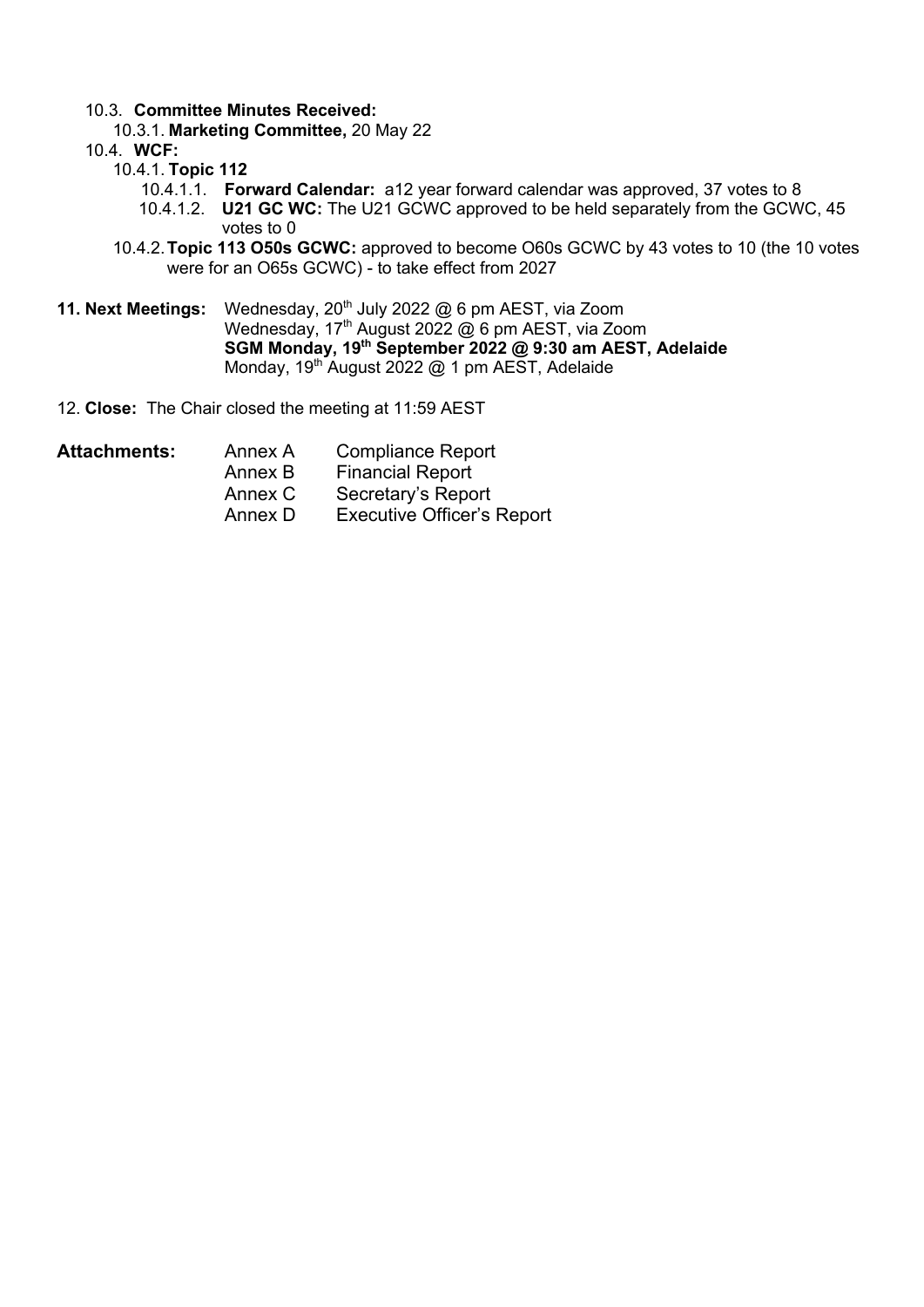

# **Compliance Matters**

The following is an extract from the Compliance Calendar, showing matters due during the period July – Aug/Sep 2022.

| <b>Date</b>     | <b>Subject</b> | <b>Action</b>                                                                          | <b>Reference</b>                               | Who          |
|-----------------|----------------|----------------------------------------------------------------------------------------|------------------------------------------------|--------------|
| July Board      | Staff          | <b>Staff Performance Reviews</b>                                                       |                                                | <b>Board</b> |
| 20 July 22      | Governance     | Distribute notice of SGM<br>call for notices of motion                                 | Constitution s15.3 (b)<br>60 days prior to SGM | Secretary    |
| 31 July<br>2022 | Governance     | <b>Player Development</b><br>Pathways WG - ceases<br>unless Board decides<br>otherwise | WG ToR                                         | Board        |
| Aug             | Scholarships   | Advertise scholarship<br>program                                                       | Scholarship Policy 11b                         | EO           |
| 19 Aug 22       | Governance     | Distribute SGM Agenda &<br>Papers                                                      | Constitution s 15.3(e)<br>30 days prior to SGM | Secretary    |
| Aug/Sep         | Scholarships   | Appoint expert committees                                                              | Scholarship Policy 19                          | <b>Board</b> |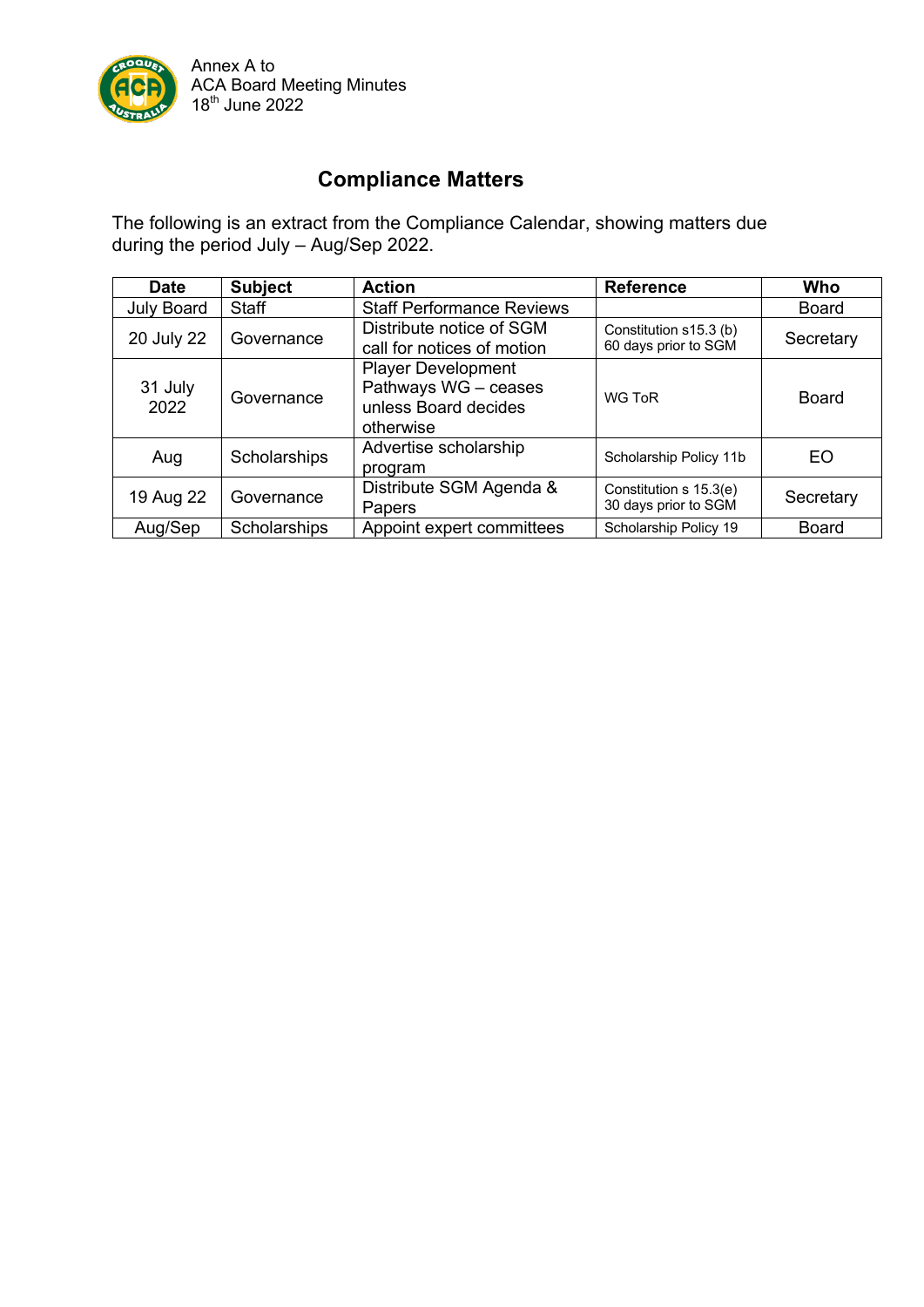

# **May 2022 Financial Report**

- Total asset \$706,764, total liability \$52,413, total equity \$654,351, net asset \$654,351
- Cash and cash equivalents \$240,896.
- Short term investments \$440,111
- Net loss of \$36,078 primarily from salaries \$10,464, rules & law books \$9,500, hire events \$5,527, domestic travel and accommodation \$3,477 and online magazine \$1,500
- Revenue is from WCF membership fee (\$1,503)
- YTD results is a deficit of \$69,802. This is about \$205,169 below the annual budget for the same period (surplus \$135,367). This is primarily due to the budget expecting \$300,000 of affiliation fee in January 2022 but as at 31 May 2022, the actual affiliation fee received is \$21,506 and the actual expenses incurred to date is below budgeted expenses (\$100,208 vs \$165,433).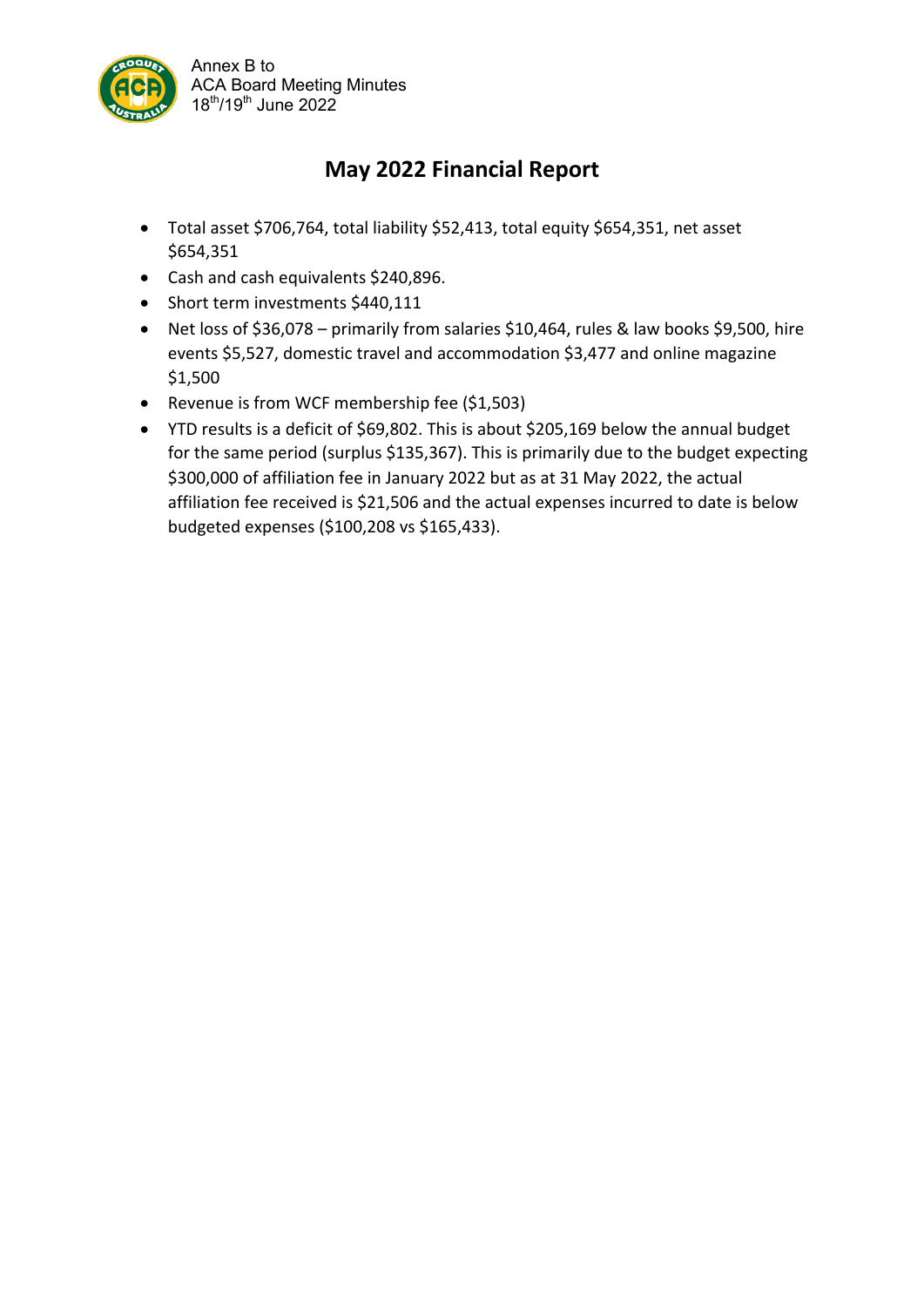

Appendix 1 to Annex B to ACA Board Meeting Minutes 18th/19th June 2022

|                                  | <b>May 2022</b><br><b>Selected</b> | $%$ of       | <b>Year to</b> | % of YTD     |
|----------------------------------|------------------------------------|--------------|----------------|--------------|
|                                  | <b>Period</b>                      | <b>Sales</b> | <b>Date</b>    | <b>Sales</b> |
| Income                           |                                    |              |                |              |
| Affiliation- Member/Player       | \$0.00                             | 0.00%        | \$21,506.27    | 70.70%       |
| Advertising income               | \$0.00                             | 0.00%        | \$400.00       | 1.30%        |
| Grants                           | \$0.00                             | 0.00%        | \$3,000.00     | 9.90%        |
| Event Entry Fees - Full          | \$0.00                             | 0.00%        | \$3,981.80     | 13.10%       |
| Interest                         | \$2.34                             | 0.20%        | \$14.67        | 0.00%        |
| Other                            | \$1,503.34                         | 99.80%       | \$1,503.34     | 4.90%        |
| <b>Total Income</b>              | \$1,505.68                         | 100.00%      | \$30,406.08    | 100.00%      |
| <b>Total Cost Of Sales</b>       | \$0.00                             | 0.00%        | \$0.00         | 0.00%        |
| <b>Gross Profit</b>              | \$1,505.68                         | 100.00%      | \$30,406.08    | 100.00%      |
| <b>Expenses</b>                  |                                    |              |                |              |
| Rules & Laws Books, Hoop Gauge   | \$9,500.00                         | 630.90%      | \$9,500.00     | 31.20%       |
| <b>Audit Fees</b>                | \$0.00                             | $0.00\%$     | \$1,584.00     | 5.20%        |
| MYOB subscription                | \$109.09                           | 7.20%        | \$218.18       | 0.70%        |
| <b>Bank charges</b>              | \$8.91                             | 0.60%        | \$27.70        | 0.10%        |
| STRIPE charges                   | \$10.26                            | 0.70%        | \$247.70       | 0.80%        |
| <b>Board/Governance Expenses</b> | \$838.98                           | 55.70%       | \$4,129.89     | 13.60%       |
| Prizes                           | \$0.00                             | 0.00%        | \$1,981.82     | 6.50%        |
| <b>Tournament Referee</b>        | \$1,855.00                         | 123.20%      | \$1,981.00     | 6.50%        |
| Referees/Venue Manager           | \$72.00                            | 4.80%        | \$72.00        | 0.20%        |
| Uniforms                         | \$0.00                             | 0.00%        | \$593.00       | 2.00%        |
| Travel - Domestic                | \$1,794.48                         | 119.20%      | \$1,794.48     | 5.90%        |
| Hires - Events                   | \$5,527.68                         | 367.10%      | \$8,839.04     | 29.10%       |
| <b>New Club Grants</b>           | \$0.00                             | 0.00%        | \$1,500.00     | 4.90%        |
| Accommodation - domestic         | \$1,682.92                         | 111.80%      | \$1,682.92     | 5.50%        |
| <b>Grant Plan</b>                | \$0.00                             | 0.00%        | \$453.75       | 1.50%        |
| Other                            | \$2,992.15                         | 198.70%      | \$2,992.15     | 9.80%        |
| <b>ACA Contribution</b>          | \$0.00                             | 0.00%        | \$5,000.00     | 16.40%       |
| <b>Computer Expenses</b>         |                                    |              |                |              |
| <b>Computer Expenses</b>         | \$172.06                           | 11.40%       | \$1,132.33     | 3.70%        |
| Web design expenses              | \$0.00                             | 0.00%        | \$272.16       | 0.90%        |
| Online Magazine                  | \$1,500.00                         | 99.60%       | \$1,500.00     | 4.90%        |
| <b>Consultancy Fees</b>          | \$351.93                           | 23.40%       | \$1,712.31     | 5.60%        |
| <b>Donations Paid</b>            | \$240.00                           | 15.90%       | \$240.00       | 0.80%        |
| Marketing                        | \$0.00                             | 0.00%        | \$700.00       | 2.30%        |
| <b>Entry Fees</b>                | \$464.00                           | 30.80%       | \$464.00       | 1.50%        |
| Postage, Freight and Courier     | \$0.00                             | 0.00%        | \$310.14       | 1.00%        |
| S&W Superannuation               | \$951.30                           | 63.20%       | \$7,798.97     | 25.60%       |
| S&W Salaries - Other             | \$0.00                             | 0.00%        | \$3,380.50     | 11.10%       |
| S&W Salaries & Wages             | \$9,513.00                         | 631.80%      | \$39,998.25    | 131.50%      |
| Telephone and Internet Charges   | \$0.00                             | 0.00%        | \$102.21       | 0.30%        |
| <b>Total Expenses</b>            | \$37,583.76                        | 2496.10%     | \$100,208.50   | 329.60%      |
| <b>Operating Profit</b>          | (\$36,078.08)                      | -2396.10%    | (\$69,802.42)  | -229.60%     |
| Net Profit/(Loss)                | (\$36,078.08)                      | -2396.10%    | (\$69,802.42)  | -229.60%     |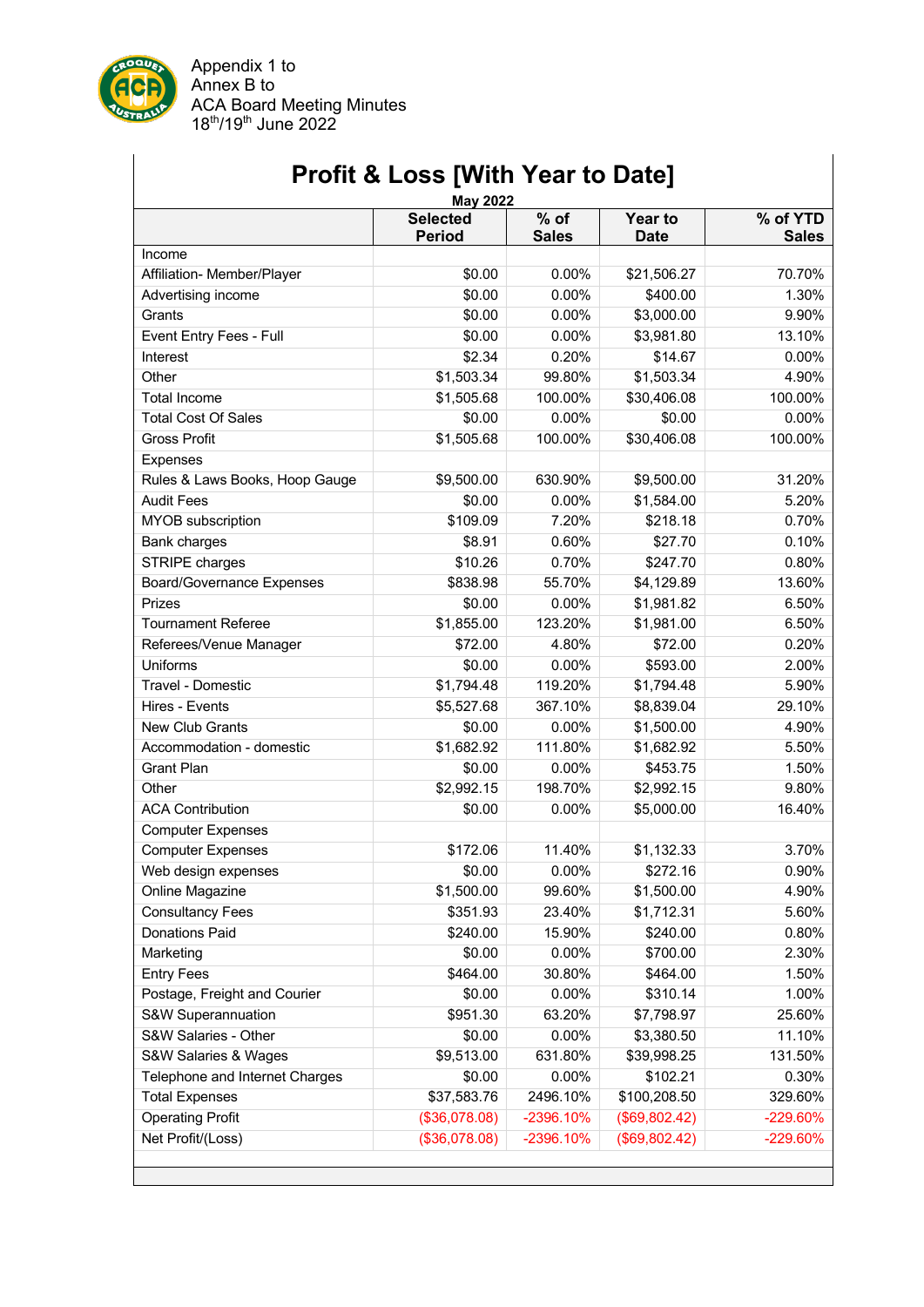



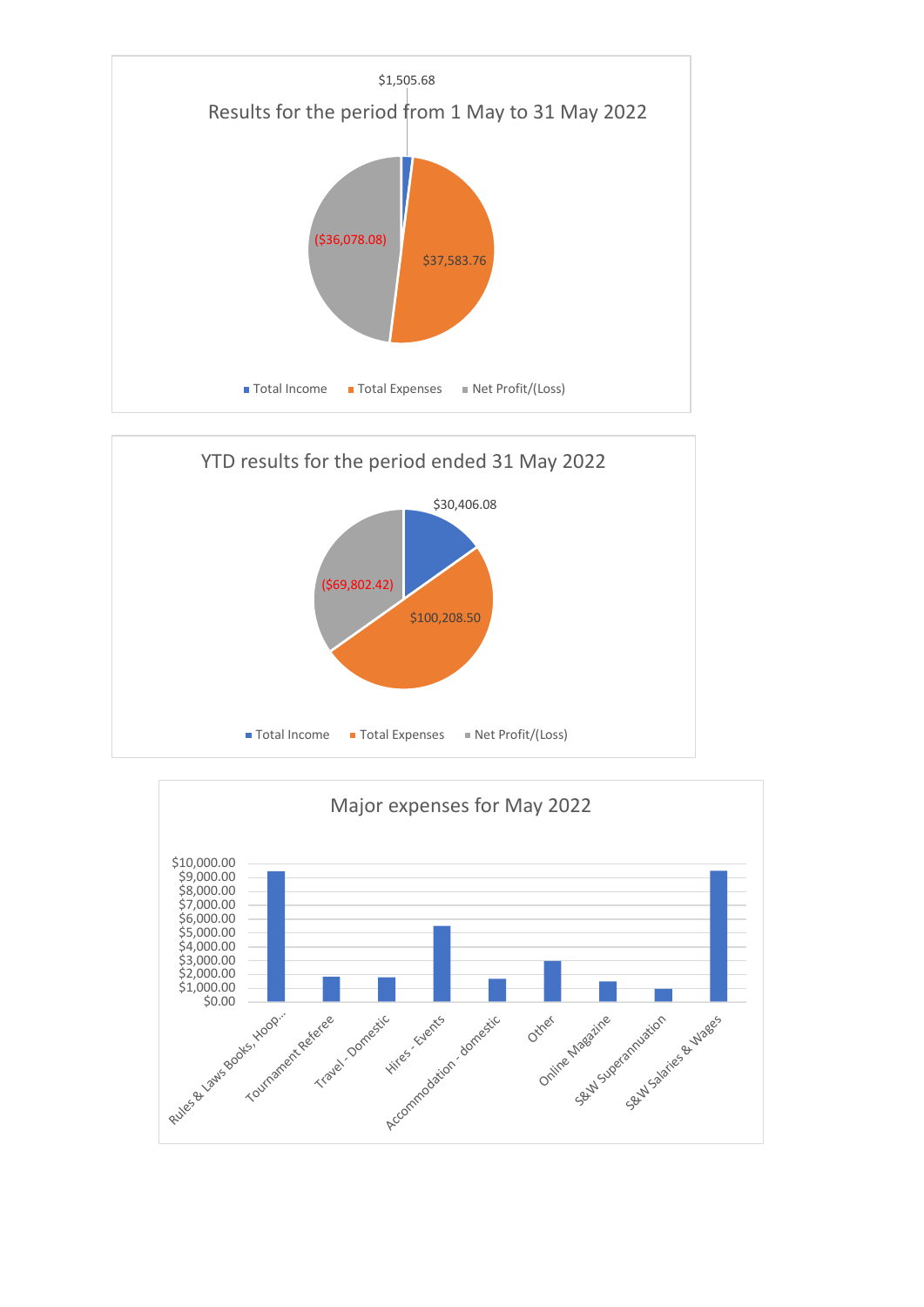

ċ

Appendix 2 to Annex B to ACA Board Meeting Minutes 18th/19th June 2022

| <b>Australian Croquet Association Inc</b> |               |               |              |  |  |  |  |
|-------------------------------------------|---------------|---------------|--------------|--|--|--|--|
| <b>Balance Sheet</b><br>As of May 2022    |               |               |              |  |  |  |  |
|                                           |               |               |              |  |  |  |  |
| Assets                                    |               |               |              |  |  |  |  |
| <b>Current Assets</b>                     |               |               |              |  |  |  |  |
| <b>Operating Account</b>                  | (\$125.94)    |               |              |  |  |  |  |
| <b>Treasurer's Account</b>                | \$240,896.70  |               |              |  |  |  |  |
| Overseas payments account                 | \$1.00        |               |              |  |  |  |  |
| <b>QANTAS Card</b>                        | \$1,568.31    |               |              |  |  |  |  |
| <b>Customer Electronic Payments</b>       | (\$60.00)     |               |              |  |  |  |  |
| TD 471050245779 11 Nov 2020               | \$60,000.00   |               |              |  |  |  |  |
| BT Investment C11731060                   | \$174,498.65  |               |              |  |  |  |  |
| MLC Investment 35368672                   | \$165,612.38  |               |              |  |  |  |  |
| TD471050245154 16 Aug 2021                | \$40,000.00   |               |              |  |  |  |  |
| <b>Trade Debtors</b>                      | \$9,736.25    |               |              |  |  |  |  |
| <b>Electronic Clearing Account</b>        | (\$0.50)      |               |              |  |  |  |  |
| Stock on Hand                             | \$7,607.98    |               |              |  |  |  |  |
| <b>Fixed Asset</b>                        |               |               |              |  |  |  |  |
| <b>Croquet Equipment</b>                  | \$20,356.91   |               |              |  |  |  |  |
| Less Accum Depn Croq Eq                   | (\$14,314.36) |               |              |  |  |  |  |
| <b>Office Equipment</b>                   | \$135.46      |               |              |  |  |  |  |
| Less Acc Depn Off Equip                   | (\$135.44)    |               |              |  |  |  |  |
| <b>Gateball Equipment</b>                 | \$5,075.99    |               |              |  |  |  |  |
| Less Acc Depn Gateball Eq                 | (\$4,088.80)  |               |              |  |  |  |  |
| <b>Total Assets</b>                       |               |               | \$706,764.59 |  |  |  |  |
| Liabilities                               |               |               |              |  |  |  |  |
| Suspense - liability                      |               | \$90.00       |              |  |  |  |  |
| <b>Trade Creditors</b>                    |               | \$540.00      |              |  |  |  |  |
| <b>Accrued Expenses</b>                   |               | \$1,742.40    |              |  |  |  |  |
| <b>WCF Funds</b>                          |               | \$568.00      |              |  |  |  |  |
| Income in Advance                         |               | \$21,715.69   |              |  |  |  |  |
| <b>Grant Liability</b>                    |               | \$5,500.00    |              |  |  |  |  |
| <b>GST Collected</b>                      |               | \$695.86      |              |  |  |  |  |
| <b>GST Paid</b>                           |               | (\$1,572.05)  |              |  |  |  |  |
| PAYG and Superannuation payabl            |               | \$13,370.70   |              |  |  |  |  |
| Provision for Annual Leave                |               | \$9,763.25    |              |  |  |  |  |
| <b>Total Liabilities</b>                  |               |               | \$52,413.85  |  |  |  |  |
| <b>Net Assets</b>                         |               |               | \$654,350.74 |  |  |  |  |
| Equity                                    |               |               |              |  |  |  |  |
| <b>Retained Earnings</b>                  |               | \$611,841.16  |              |  |  |  |  |
| <b>International Fund</b>                 |               | \$112,312.00  |              |  |  |  |  |
| <b>Current Year Earnings</b>              |               | (\$69,802.42) |              |  |  |  |  |
| <b>Total Equity</b>                       |               |               | \$654,350.74 |  |  |  |  |
|                                           |               |               |              |  |  |  |  |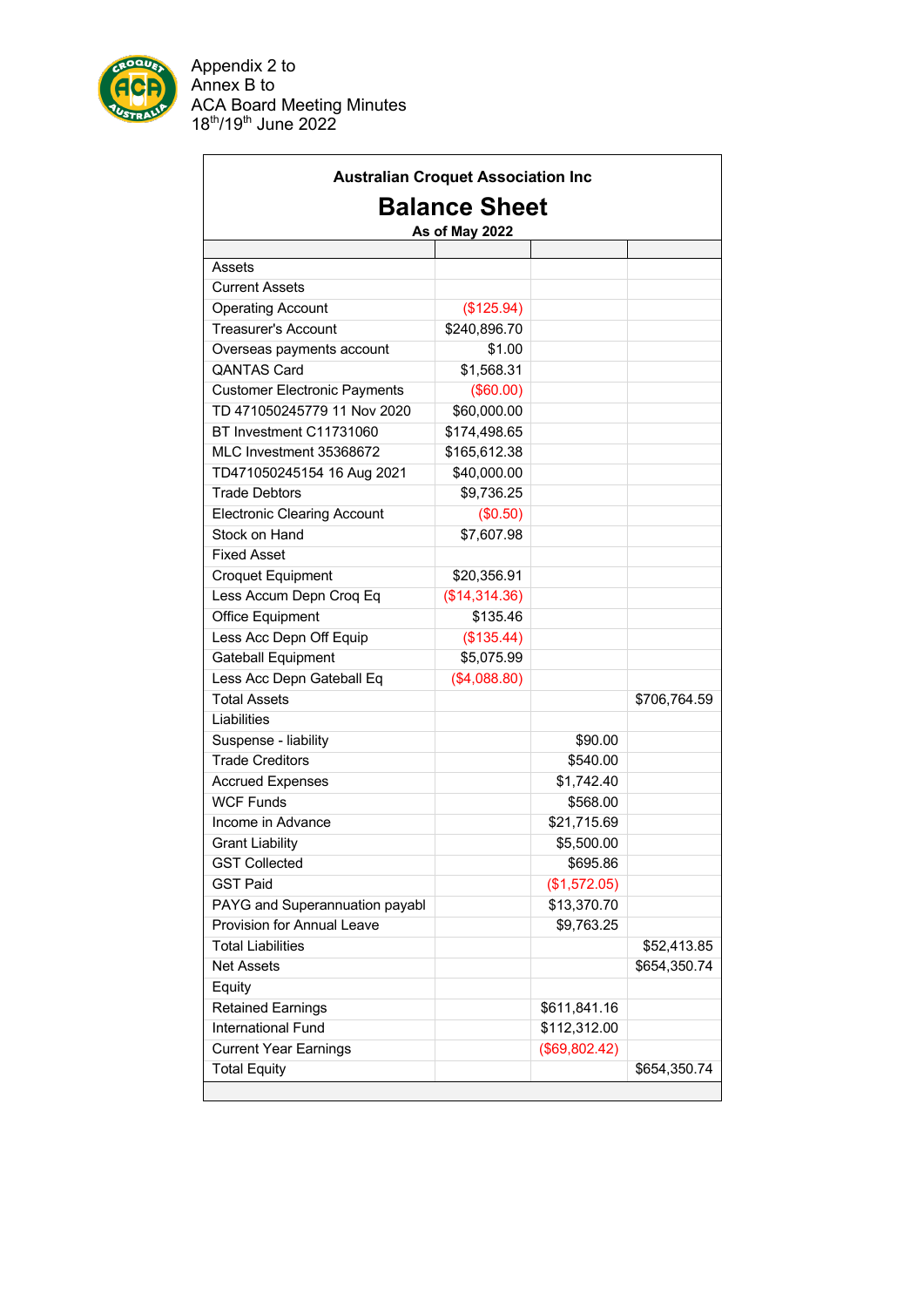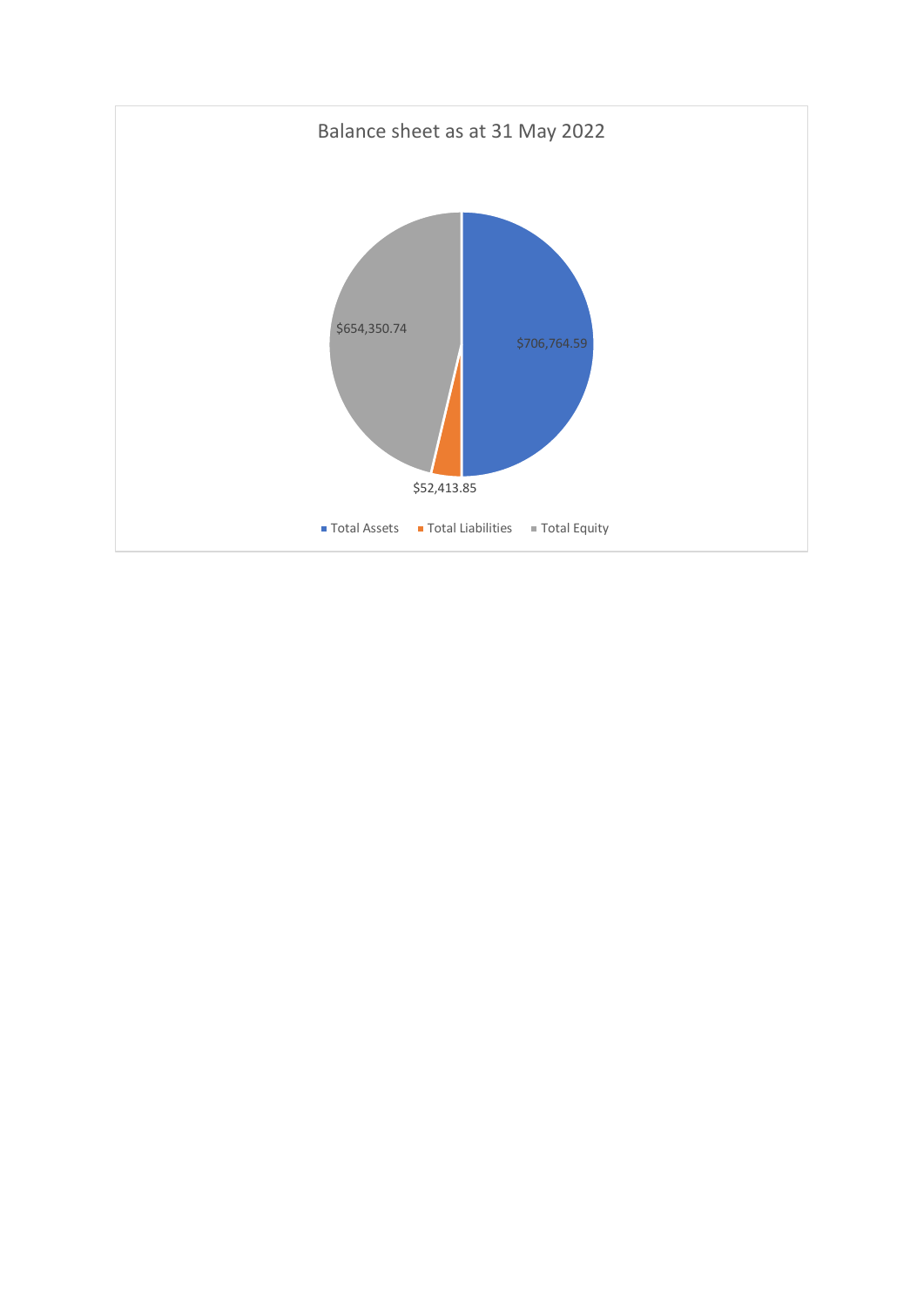

Annex C to ACA Board Meeting Minutes 18th/19th June 2022

# **Secretary's Report**

# **Action Items from 18th May 2022 Board Meeting**

**Item 6.2 –** TRegs amended, posted to website & States advised.

**Item 9.1.1 –** Affiliation Fees WG ToR posted to website and distributed to State treasurers.

**Item 9.1.2** – Hall of Fame Regulations posted to website, invitations sent to proposed committee members. Liz Fleming, Kenn Boal and Peter Tavener have accepted the invitation, Marty Clarke is considering.

**Item 9.3.2** – WCF advised that ACA favours an O60s GC Championship – see Item **Item 10.1.1** – VCA advised of Board's reaction to proposed Referee Pathways.

**Item 10**.**2.1** – Participation in Pan Pacific Masters Games referred to CAQ

# **Other Matters**

**Morris V ACA –** I represented ACA at the virtual NST Tribunal Hearing of Morris's appeal against his expulsion from ACA. The Tribunal's determination is expected by  $24<sup>th</sup>$  June 2022.

On 2nd June 2022, I received a letter from Cambridge CC which I have referred to the NST, questioning confidentiality provisions to which all parties are supposedly subject.

**GC Rule Books, 6th Edition –** I collected the newly printed Rule Books from the printer, calculated the selling price/s, distributed them to the States and provided details to the EO for invoicing.

> As at 10:30 am, 10/6/22 and according to the Aust Post tracking App, the Croquetwest consignment was at Welshpool WA and "on time", the CTas consignment was awaiting collection at the New Town PO, and all other consignments had been delivered.

Holme +

Jim Clement Secretary to the Board